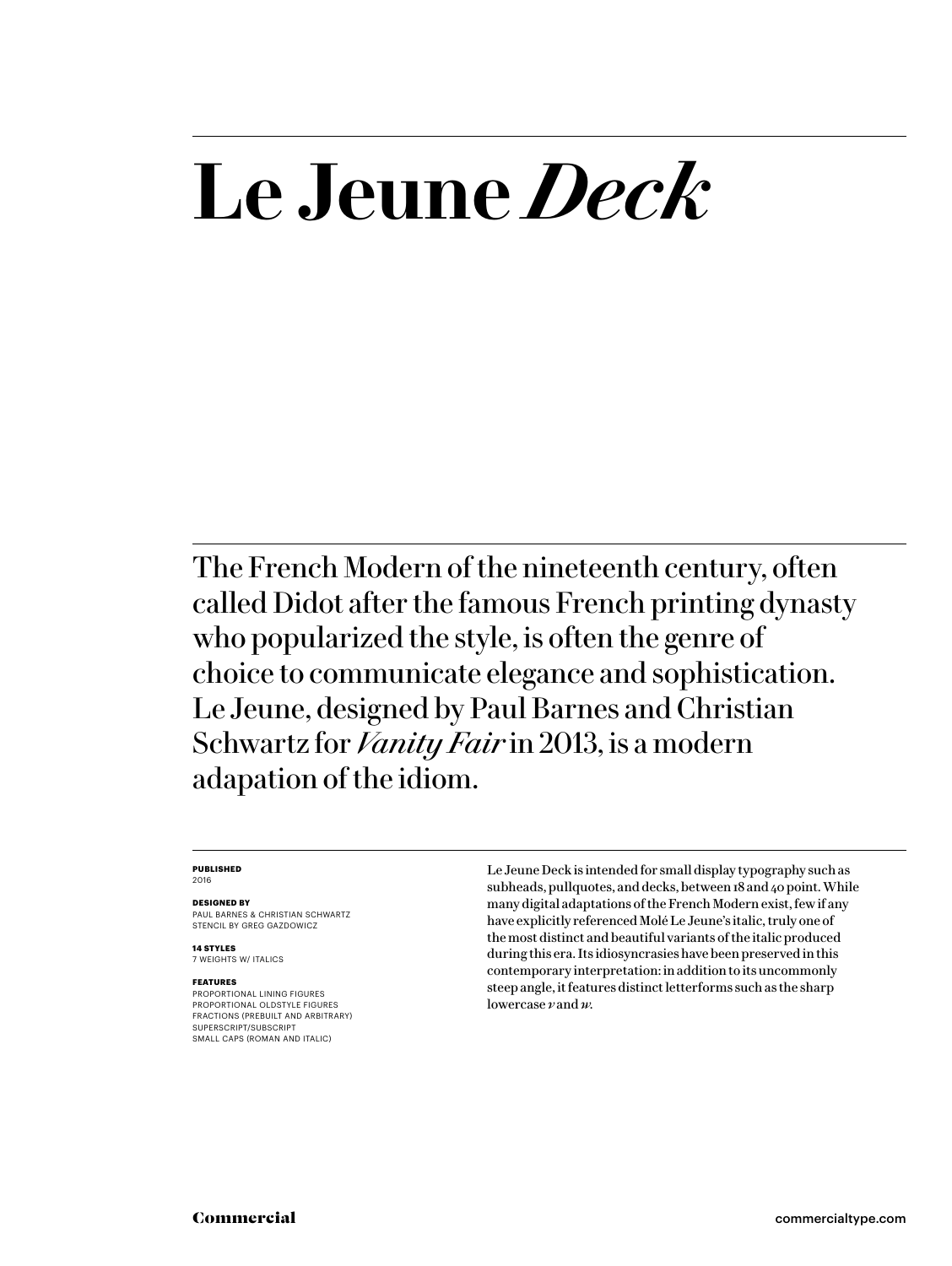Le Jeune Deck Light *Le Jeune Deck Light Italic* Le Jeune Deck Regular *Le Jeune Deck Regular Italic* Le Jeune Deck Medium *Le Jeune Deck Medium Italic* **Le Jeune Deck Semibold** *Le Jeune Deck Semibold Italic* **Le Jeune Deck Bold** *Le Jeune Deck Bold Italic* Le Jeune Deck Black *Le Jeune Deck Black Italic* Le Jeune Deck Stencil *Le Jeune Deck Stencil Italic*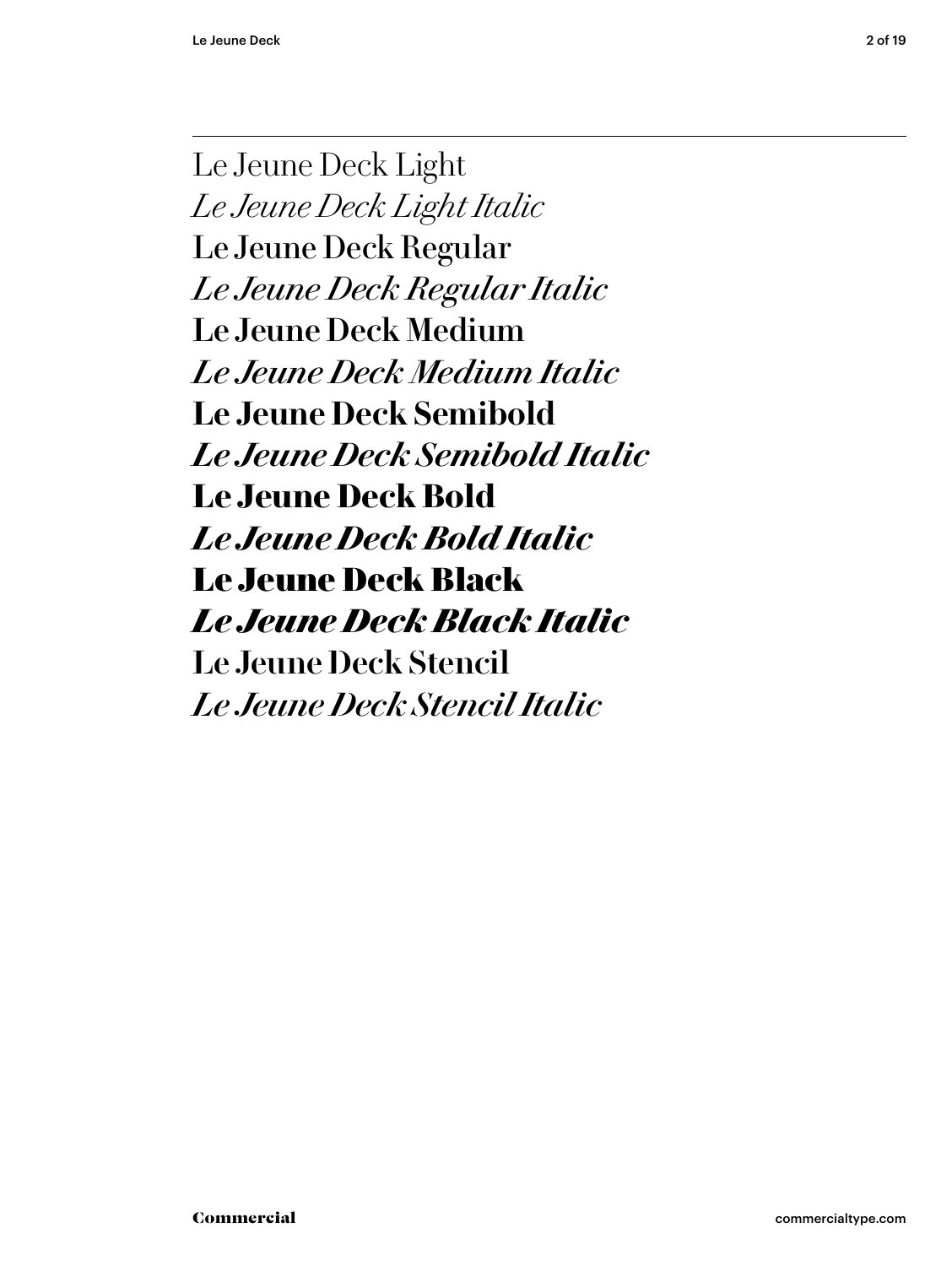## **RECOMMENDED MINIMUM & MAXIMUM SIZES** TEXT, 8 – 18 PT DECK, 18 – 40 PT POSTER, 40 – 96 PT HAIRLINE, 100 PT+ The English East India Company was established in 1600 and granted a Royal Charter by Queen Elizabeth. In their first four voyages in which they fitted out for India, their central provinces were for cotton, silk, and opium. In 1648 they banded Even after several mishaps some by way of The malice of the Dutch East India Co And through other calamities they CARRIED ON FOR DECADES Successful trad Confirmed Move RUM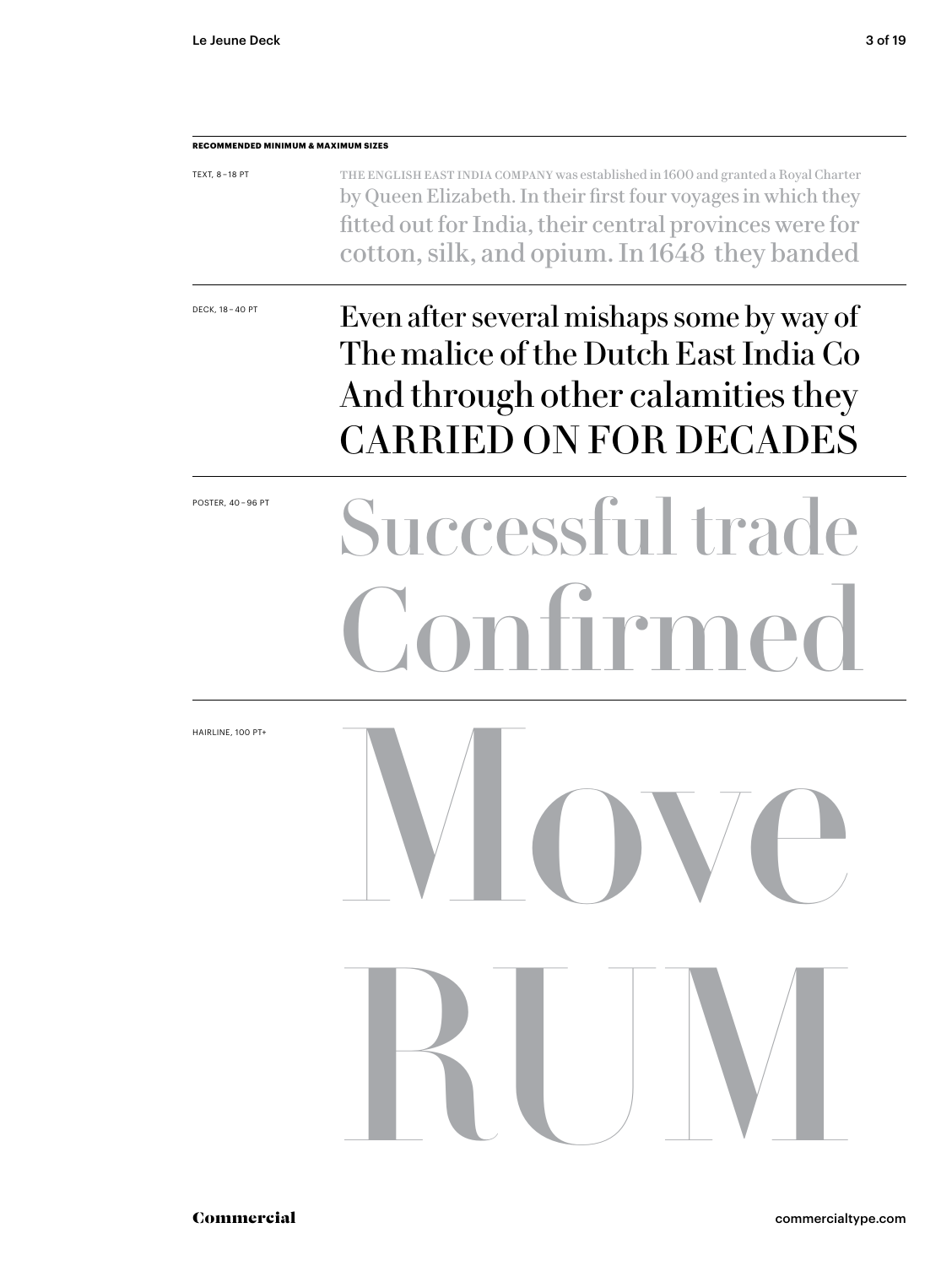Nieuwe Rijks Aristocratie BAĞLANMIŞ COĞRAFI Mythological Anthologies **IFUNE DECK LIGHT** 

Din l-aħbar ħarġet wara *LE UNIONI FEDERALI* Awash in vestiges of time

LE JEUNE DECK LIGHT ITALIC, 40 PT

## Obejmują modernizację **MOONS OF NEPTUNE** Large-scale negotiations

LE JEUNE DECK REGULAR, 40 PT [ALTERNATE a]

Enska landsliðið mætir UNIVERSAL ŒUVRES *Vuelvo a Este Monrovia* 

LE JEUNE DECK REGULAR ITALIC, 40 PT

Commercial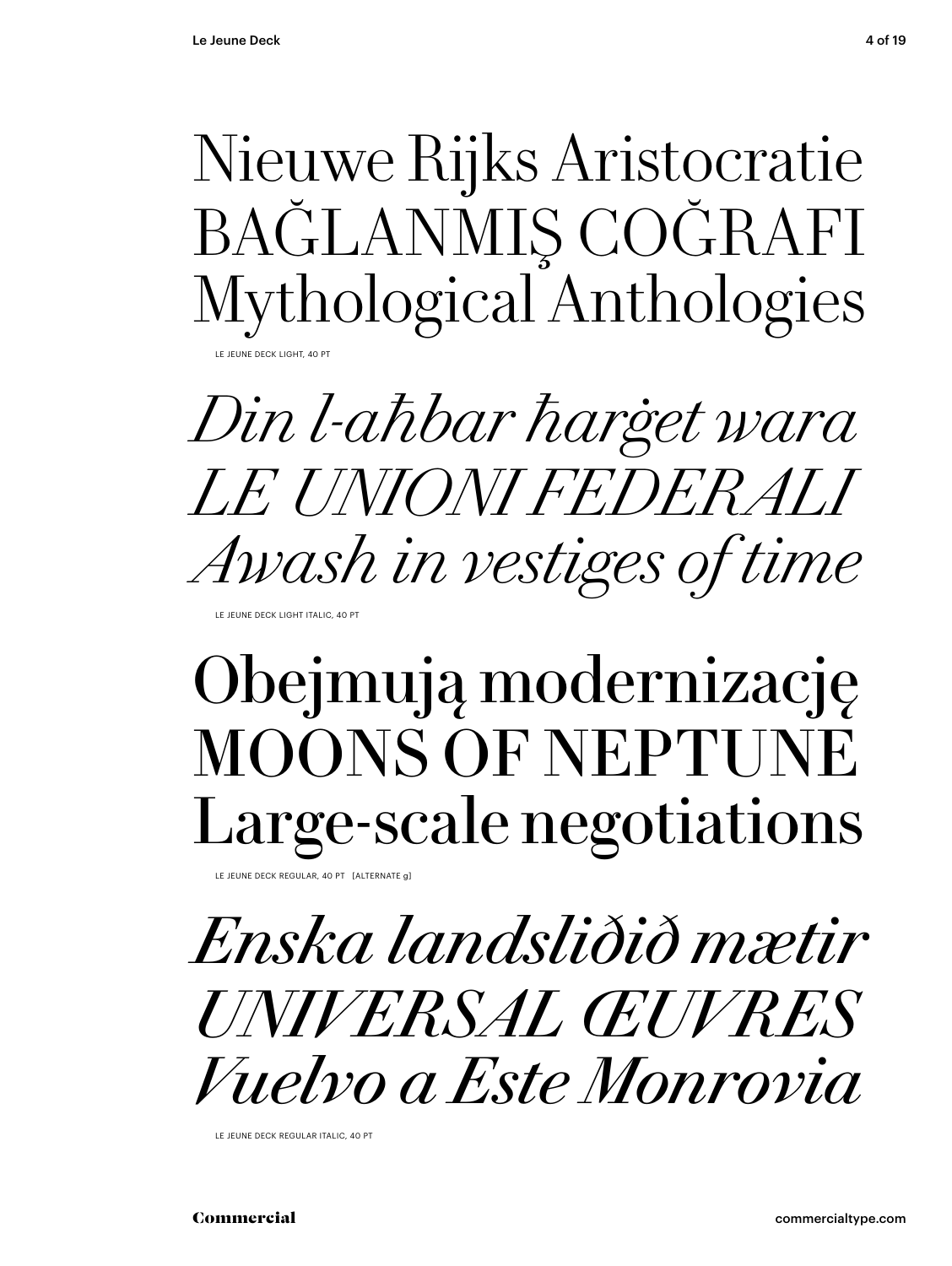## Motivações econômicas STYLE RESURGENCE Illustrasjon på ordtaket

LE JEUNE DECK MEDIUM,

*Sistemele de Navigație UNIQUE & PRECIOUS Menschsein heißt Herz*

LE JEUNE DECK MEDIUM ITALIC, 40 PT

## **Yhdistyneet provinssit THE CLASSICAL ERA Midsummer's Morning**

LE JEUNE DECK SEMIBOLD, 40 PT



LE JEUNE DECK SEMIBOLD ITALIC, 40 PT [ALTERNATE C g v w z]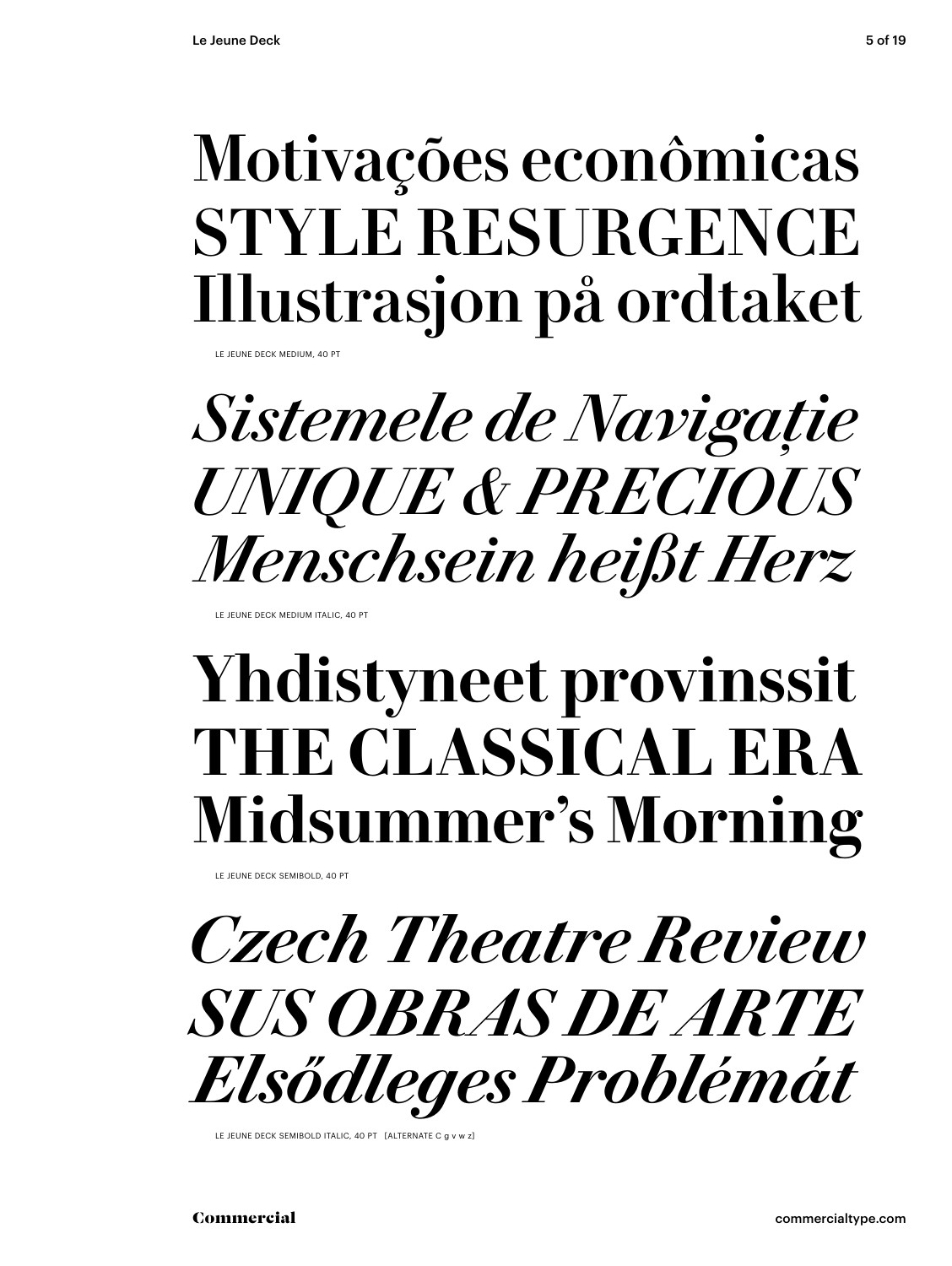## **Cocoa at €11.7 per kilo SKILLFUL CRAFTER Oficiálního životopisu**

LE JEUNE DECK BOLD, 40 PT [ALTERNATE K]

## *Ľavostranné Prítoky ROUTES REVÊTUES Held office 1986 – 2004*

JEUNE DECK BOLD ITALIC, 40 PT [PROPORTIONAL OLDSTYLE FIGURES

## Værdikriger i Kultur ZESDIMENSIONALE Sâmbătă şi duminică

LE JEUNE DECK BLACK, 40 PT



LE JEUNE DECK BLACK ITALIC, 40 PT [ARCHAIC OLDSTYLE FIGURES, ALTERNATE v 8]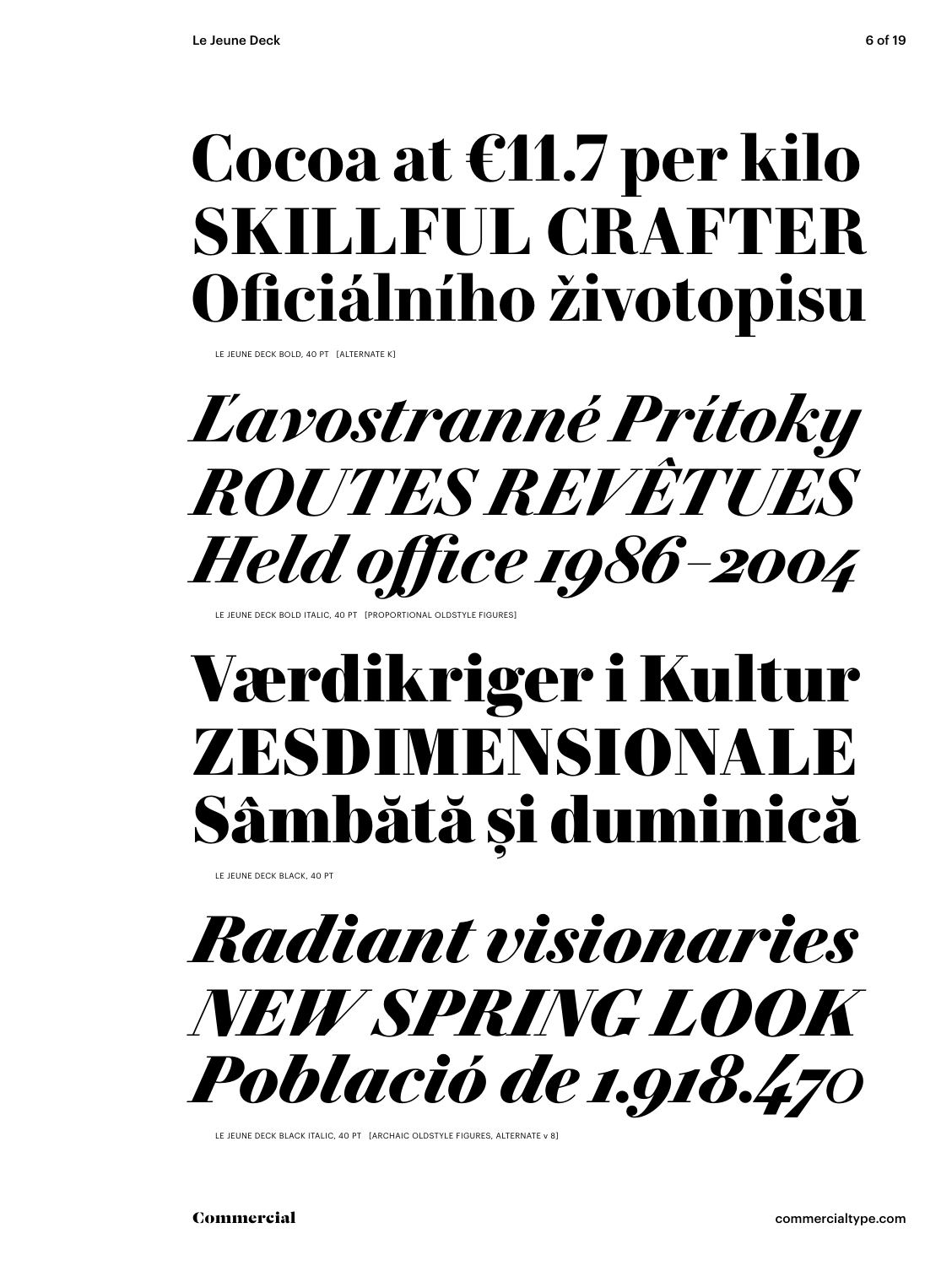## Lille Bælt og Østersøen IBERIAN PENINSULA Provincial Atmosphere

LE JEUNE DECK STENCIL, 40 PT



LE JEUNE DECK STENCIL ITALIC, 40 PT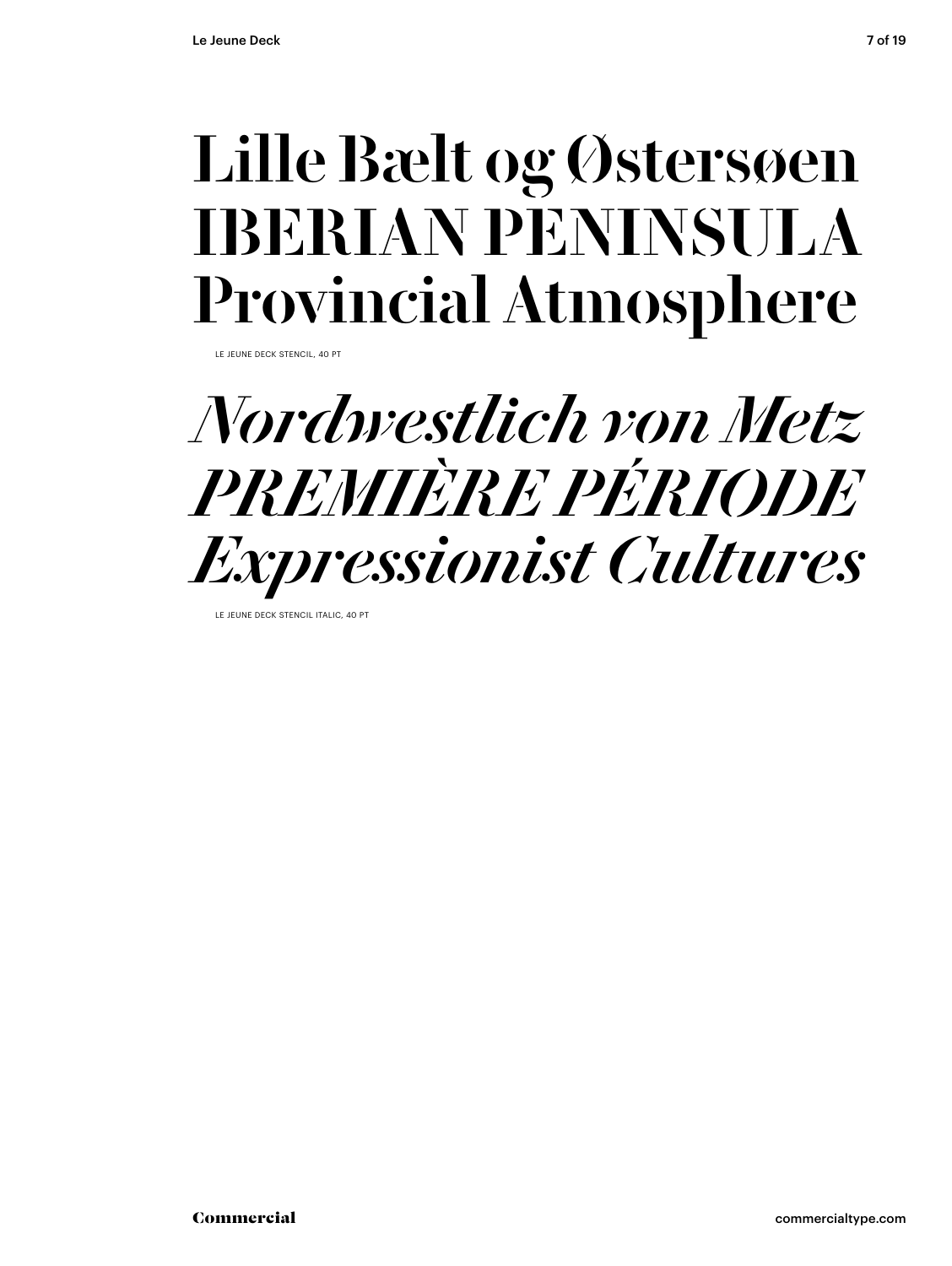THE NEW £10 NOTE PRINTED IN 2018 Den græske madkultur har kun ændret sig *OBROČ SESTAVLJAJO PRAŠNI DELCI Bevestiging van het principe van objecten*

LE JEUNE DECK LIGHT, LIGHT ITALIC, 24 PT

## LOOK AT THE EDGE OF THE EARTH Tank für 890.764 Liter Raketentreibstoff *AFIN D'ÉCONOMISER DE L'ÉNERGIE Un único examen de español para todo*

LE JEUNE DECK REGULAR, REGULAR ITALIC, 24 PT [PROPORTIONAL OLDSTYLE FIGURES, ALTERNATE C]

WORSHIP AT THE ALTAR OF IDEAS Mart sayısı ile yayın dünyasına veda etti *ITS UNIQUE ORBITAL RESONANCE Awarded a Velvet Ribbon in late 2001*

LE JEUNE DECK MEDIUM, MEDIUM ITALIC, 24 PT [ALTERNATE v w]

### **DOPO 170 ORE DAL LANCIO DELLA Example of embargo & remonstration** *DECIDEDLY ECCENTRIC STYLING Multe aspecte ale civilizației grecești*

LE JEUNE DECK SEMIBOLD, SEMIBOLD ITALIC, 24 PT [ALTERNATE g 1]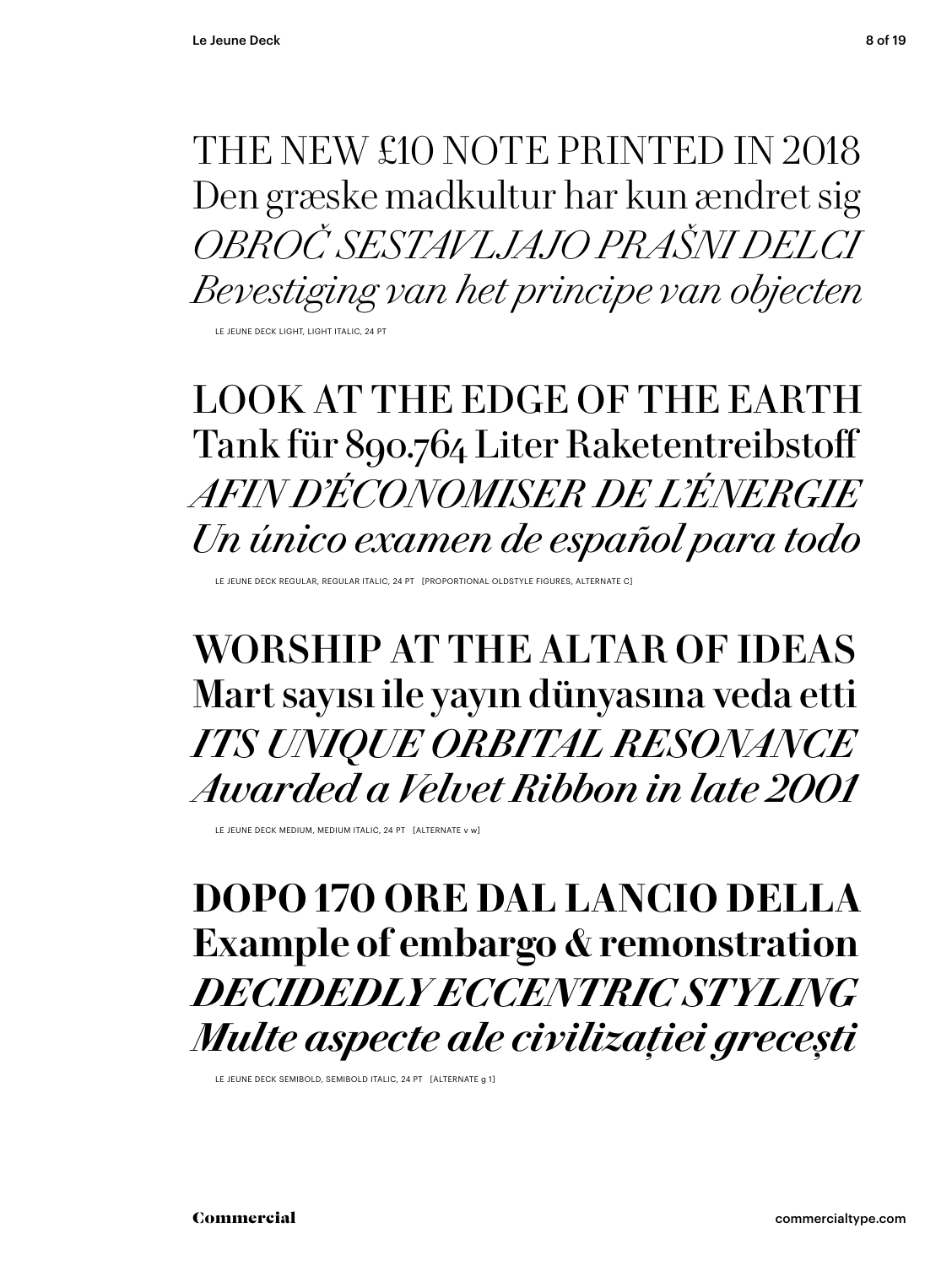## **COLLECTION DE L'HUMOUR NOIR** Die Existenz von der Welt außerhalb AMBITIØSE SPILLEFILMSDERUT Ef tunglið er á þriðja kvartili þýðir

LE JELINE DECK BOLD, BOLD JTALIC, 24 PT

## MUŻIĆIST U KITTIEB NORVEĠIŻI Rauhallinen helmikuu Helsingissä **MAIN SPECULATIVE CRITIQUES** His brilliant (but crazy) plan had

I E JEUNE DECK BLACK, BLACK ITALIC, 24 PT THIN PARENTHESIS, ALTERNATE 7

AS TRADIÇÕES E ÉTICAS TAOISTAS Born in Zürich, he went to generate the THIRD CANONICAL COMMENTARY Deliberate rejoining of kindling stave

LE JEUNE DECK STENCIL, STENCIL ITALIC, 24 PT [CUT ALTERNATE Ç a c f g j k r s v]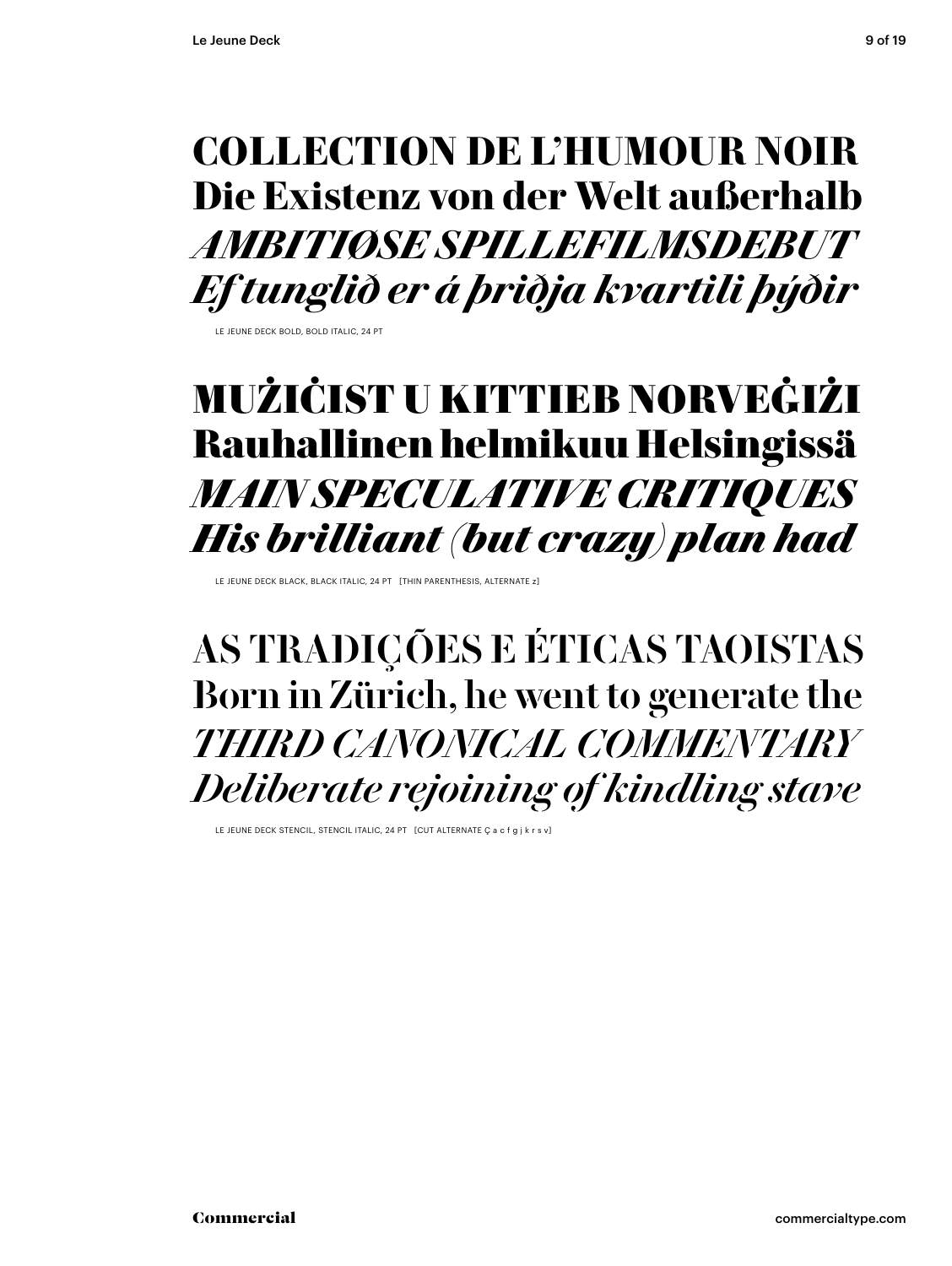ØSTBANEN ER EN DANSK 41 KM LANG JERNBANE Truth as it consists with a 'mind/reality' correspondence Central tenets of their wayward ideals finally gave way LE JEUNE DECK LIGHT, LIGHT ITALIC, 18 PT

OTHERS TOOK ISSUE WITH LAUDAN'S THEORY The estimated cost of the LUNA program was \$1 billion Yayın hayatına 2017 yılında başlayan Sarnıç Öykü LE JEUNE DECK REGULAR, REGULAR ITALIC, 18 PT

COLTIVA LA SUA PASSIONE PER LA SCRITTURA Theories relating to quantum mechanics in the 1910s Cicero's panoply of alternative views held a grand

FILOSOFIE NEDĚLÁ EXPERIMENTY A NEMĚŘÍ The objective reality of the universal wavefunction La población de la ciudad supera los 1 235 869 574

SPATIU-TIMP ESTE LEGATĂ DIRECT DE MASA Over 5 of the strangest hot sauces in all the world Wara l-fondazzjoni leģģendarja minn Taljana LE JEUNE DECK BOLD, BOLD ITALIC, 18 PT [ALTERNATE g z]

### FURTHER ARGUMENTS SEEK TO POINT OUT Per opozicijas, kurios kartojasi kas 12 359 metų Sobre uma das instalações mais impactantes

LE JEUNE DECK BLACK, BLACK ITALIC, 18 PT [ARCHAIC OLDSTYLE FIGURES, ALTERNATE K k]

MANY CONTRIBUTIONS TO HISTORIOGRAPHY Suorakulmaisesta poikkeavat muodot voidaan sitoa Seinen rigorosen Großprojekten ist ein totalitärer

**LE JEUNE DECK STENCIL. STENCIL ITALIC. 18 PT**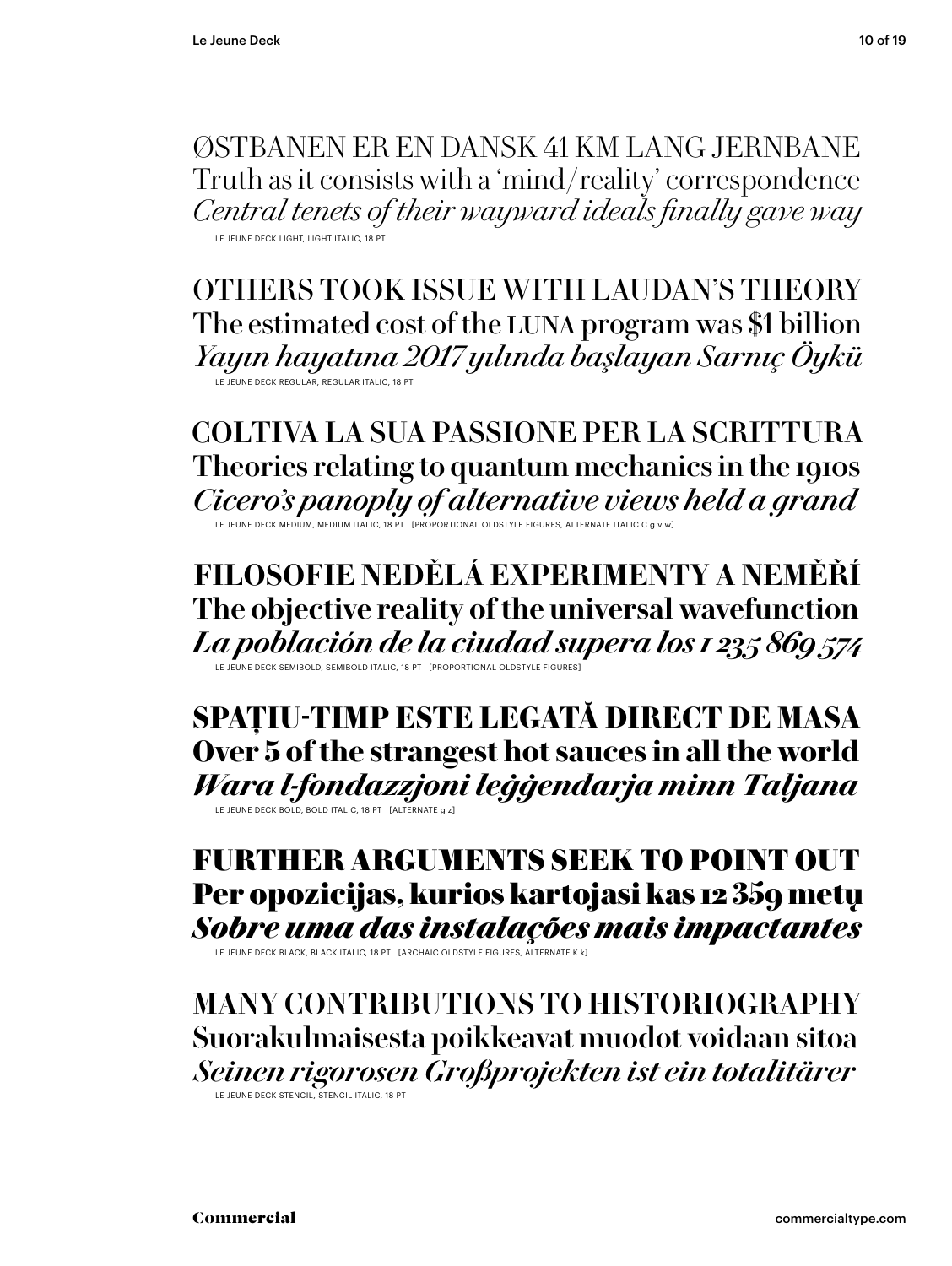# Erkenntnisvermögen

LE JEUNE DECK LIGHT, 48 PT [ALTERNATE k]

## Geheugenvervalsing LE JEUNE DECK REGULAR, 48 PT [ALTERNATE g]

# Anthropomorphize

### LE JEUNE DECK MEDIUM, 48 PT

# **Presuppositionally**

LE JEUNE DECK SEMIBOLD, 48 PT

## **Erdőgazdálkodási**  LE JEUNE DECK BOLD, 48 PT

respunzătoare

LE JEUNE DECK BLACK, 48 PT

# Kulmamäärityksen

LE JEUNE DECK STENCIL, 48 PT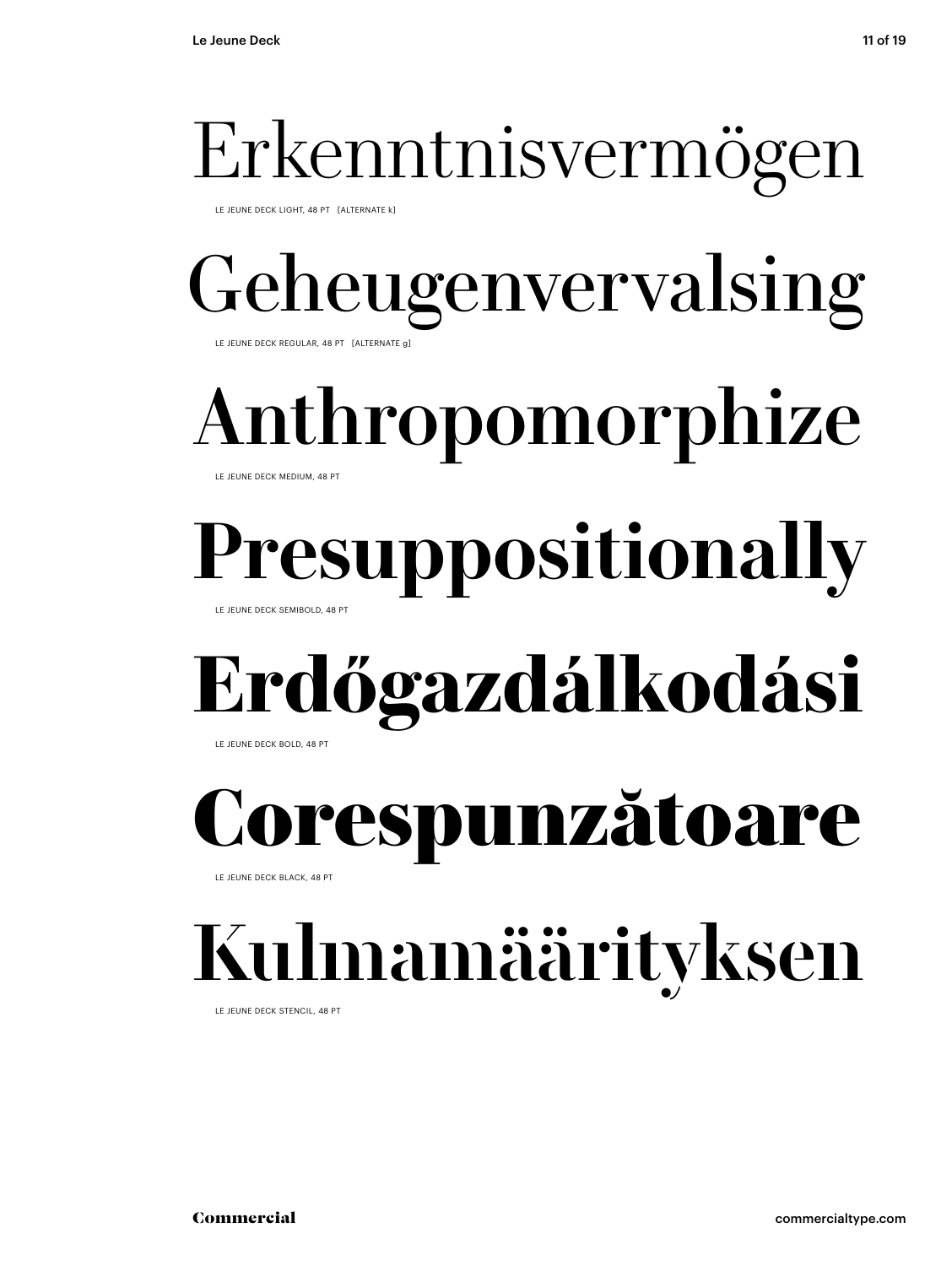*Stjörnufræðingarnir* 

**ELINE DECK LIGHT ITALIC, 48 PT** 

*Vraisemblablement* 

LE JEUNE DECK REGULAR ITALIC, 48 PT

*Einschlußkomplex*

LE JEUNE DECK MEDIUM ITALIC, 48 PT



LE JEUNE DECK SEMIBOLD ITALIC, 48 PT [ALTERNATE g]

*Johtopäätöksestä* 

LE JEUNE DECK BOLD ITALIC, 48 PT

*Retrocognitively* 

LE JEUNE DECK BLACK ITALIC, 48 PT

*Intellectualization* 

LE JEUNE DECK STENCIL ITALIC, 48 PT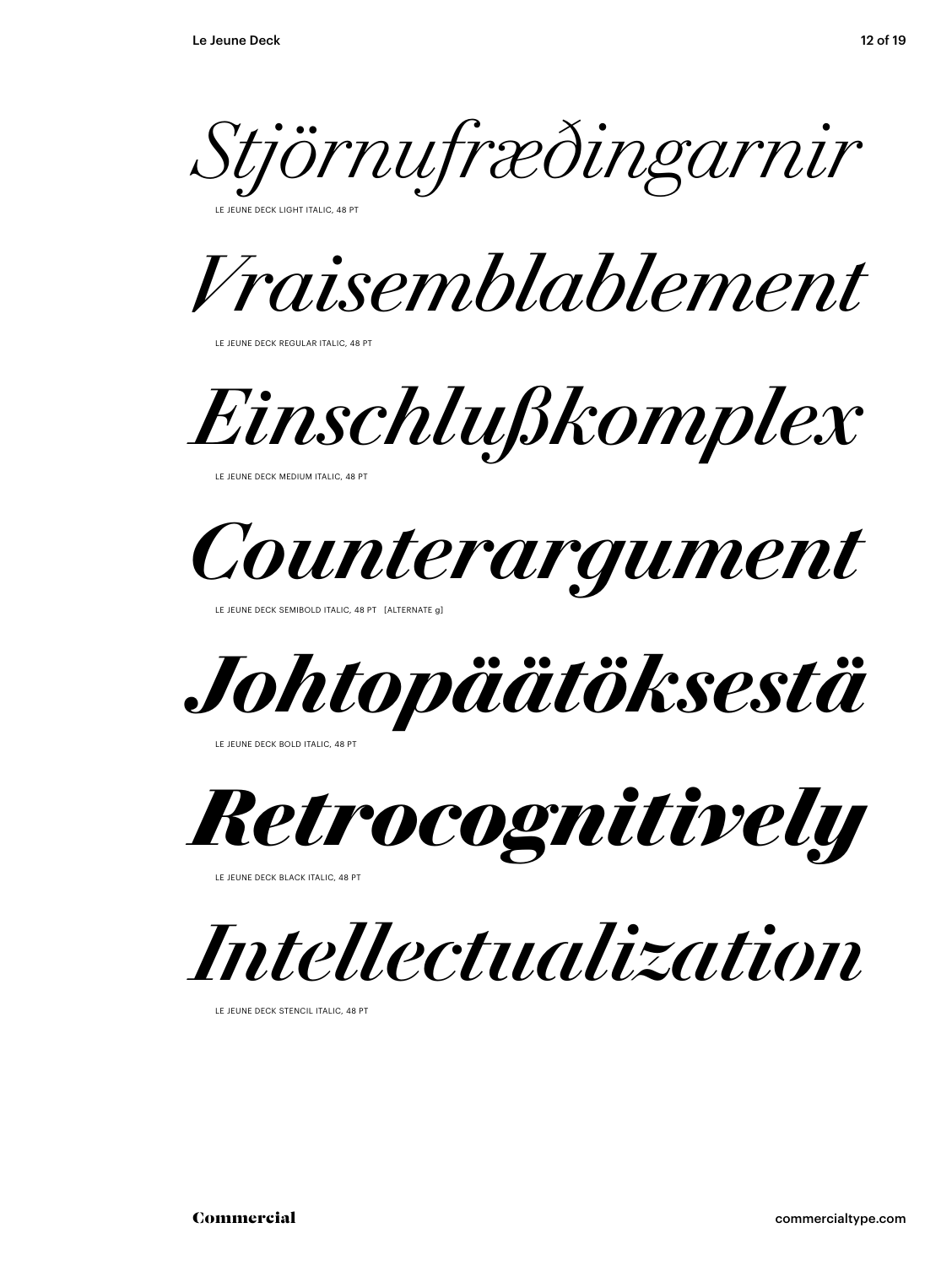| UPPERCASE                               | ABCDEFGHIJKLMNOPQRSTUVWXYZ                                                                                                    |  |  |
|-----------------------------------------|-------------------------------------------------------------------------------------------------------------------------------|--|--|
| LOWERCASE                               | abcdefghijklmnopqrstuvwxyz                                                                                                    |  |  |
| SMALL CAPS                              | ABCDEFGHIJKLMNOPQRSTUVWXYZ                                                                                                    |  |  |
| STANDARD PUNCTUATION                    | $\{1,2^2,2;---()[\} \{\}/  \backslash \& @^{***'}{'}.,$ ( ) $\Diamond$                                                        |  |  |
| ALL CAP PUNCTUATION                     | $i\dot{\epsilon}$ ---()[]{}/ \@«»0                                                                                            |  |  |
| SMALL CAP PUNCTUATION                   | $1!\,\mathrm{d}?\&``\text{``}\text{''}\cup\left[\frac{1}{2}\right]\setminus\left[\frac{1}{2}\right]$                          |  |  |
| LIGATURES                               | fb ff fh fi fj fk fl ffb ffh ffi ffj ffk ffl                                                                                  |  |  |
| PROPORTIONAL LINING<br>default figures  | $$EEY1234567890$ cf%‰ <sup>ao#°</sup> <+=-x÷>'"                                                                               |  |  |
| PROPORTIONAL OLDSTYLE                   | $EE_{1234567890\%6*^{\circ}<+=-x\div}$                                                                                        |  |  |
| PROPORTIONAL SMALL CAP                  | \$£€¥1234567890%%#                                                                                                            |  |  |
| PREBUILT FRACTIONS                      | $\frac{1}{2}$ $\frac{1}{3}$ $\frac{2}{3}$ $\frac{1}{4}$ $\frac{3}{4}$ $\frac{1}{8}$ $\frac{3}{8}$ $\frac{5}{8}$ $\frac{7}{8}$ |  |  |
| <b>NUMERATORS &amp;</b><br>DENOMINATORS | H1234567890/1234567890                                                                                                        |  |  |
| <b>SUPERSCRIPT &amp;</b><br>SUBSCRIPT   | $\rm{H}^{1234567890}$ $\rm{H}_{1234567890}$                                                                                   |  |  |
| STYLISTIC ALTERNATES                    | K K kg fk ffk $(Hn)[]\{\}$ (HN) $[\}$ (HN) $[\}$ }<br>1 1 1/8 1/4 1/3 1/2 $\rm{H1_1 H1^1}$<br>01234567898<br>K K kğêgg        |  |  |
| <b>ACCENTED UPPERCASE</b>               | <b>ÁÂÀÄÅÃĂĀĄÅÆÆÇĆČĈĊĎĐÉÊÈËĔĒĘĞĜĢĠ</b><br>ĦĤÍÎÌÏIĪĮĨĬĴĶŁĹĽĻĿÑŃŇŅŊÓÔŎŎŐŌØØŒ<br>ŔŘŖŠŚŞŠŞÞŤŢŦŰŮÙÜŬŰŨŨŨŰŰŴŴŴŸŶŶ<br>ŸIJŽŹŻ          |  |  |
| ACCENTED LOWER CASE                     | áâàäåãăāąåææçćčĉċďđéêèëěēęğĝģġħĥíîìïiījĩĭĵ]ķ<br>łĺľļŀñńňṇŋ 'nóôòöõőōøǿœŕřṛßšśşŝşþťṭŧúûùüŭűūų<br>ůũẃŵẁẅýŷỳÿijžźż               |  |  |
| ACCENTED SMALL CAPS                     | ÁÂÀÄÅÃĂĀĄÅÆÆÇĆČĈĊĎĐÉÊÈËĔĒĒĘĞĜĢĠĦĤÍÎÌ<br>ÏIĪĮĨĬĴĶŁĹĽĻĿÑŃŇŅŊÓÔÒÖŐŐŌØØŒŔŘŖŠ\$ŞŜŞÞ<br>ŤŢŦÚÛÙÜŬŰŪŲŮŨŴŴŴŴÝŶŶŸIJŽŹŻ                  |  |  |

NOTE: LE JEUNE TEXT SUBSTITUTED HERE IN PLACE OF LE JEUNE DECK, WHICH IS NOT INTENDED FOR USE AT THIS SIZE. CHARACTER SET IS IDENTICAL.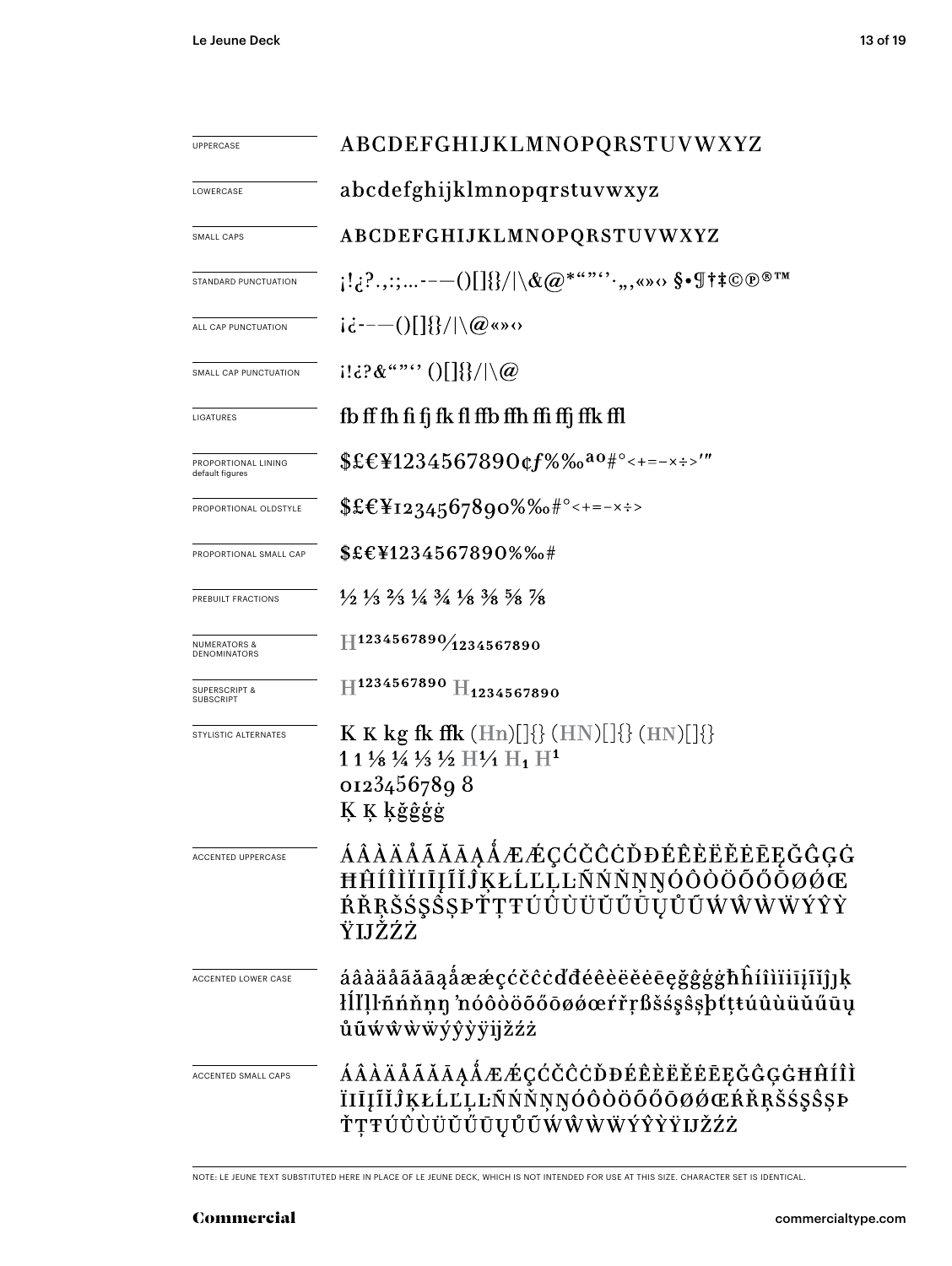| <b>UPPERCASE</b>                             | ABCDEFGHIJKLMNOPQRSTUVWXYZ                                                                                                    |  |  |
|----------------------------------------------|-------------------------------------------------------------------------------------------------------------------------------|--|--|
| LOWERCASE                                    | abcdefghijklmnopqrstuvwxyz                                                                                                    |  |  |
| <b>SMALL CAPS</b>                            | ABCDEFGHIJKLMNOPQRSTUVWXYZ                                                                                                    |  |  |
| STANDARD PUNCTUATION                         |                                                                                                                               |  |  |
| ALL CAP PUNCTUATION                          | $i\ddot{\epsilon}$ - $-$ ()[]{{}/ \@@go                                                                                       |  |  |
| SMALL CAP PUNCTUATION                        | $i!i$ ?& "" ()[]{}/ \@                                                                                                        |  |  |
| LIGATURES                                    | fb ff fh fi fj fk fl ffb ffh ffi ffj ffk ffl                                                                                  |  |  |
| PROPORTIONAL LINING<br>default figures       |                                                                                                                               |  |  |
| PROPORTIONAL OLDSTYLE                        | $$$ £€¥1234,567890%‰#°<+=-×÷>                                                                                                 |  |  |
| PROPORTIONAL SMALL CAP                       | $\pounds\pounds\pounds\pounds\pH1234567890\% \%$ o#                                                                           |  |  |
| PREBUILT FRACTIONS                           | $\frac{1}{2}$ $\frac{1}{3}$ $\frac{2}{3}$ $\frac{1}{4}$ $\frac{3}{4}$ $\frac{1}{8}$ $\frac{3}{8}$ $\frac{5}{8}$ $\frac{7}{8}$ |  |  |
| <b>NUMERATORS &amp;</b><br>DENOMINATORS      | $H$ 1234567890 $/$ 1234567890                                                                                                 |  |  |
| <b>SUPERSCRIPT &amp;</b><br><b>SUBSCRIPT</b> | H1234567890 H1234567890                                                                                                       |  |  |
| STYLISTIC ALTERNATES                         | $CK\,CK\,gkvvwwz\,f\!k\,f\!f\!k\,(Hn)/[\frac{1}{2}\,(HN)/[\frac{1}{2}\,(HN)/[\frac{1}{2}\,])$                                 |  |  |
|                                              | 0123456789 8<br>ÇČČČČĶ ÇĆĈČČĶ ĝğġģķŵẁŵŵŵŵŵïżżž                                                                                |  |  |
| <b>ACCENTED UPPERCASE</b>                    | ÁÂÀÄÅĂĂĀĄÅÆÆÇĆČČCĎĐÉÊÈËĔĔĒĘĞĜĢĠ<br><i>HHIIIIIIIIIIKELLLENNNNNOOOOOOOOCE</i><br>ŔŔŖŠŚŞŜŞÞŤŢŦÚÛÙÜŬŰŨŲŮŨŴŴŴŸŶŶŶ<br>ŸIJŽŹŻ        |  |  |
| ACCENTED LOWER CASE                          | áâàäåããāaaåææçćčĉcďđéêèëĕēēgğĝģġħĥíîìïiījĩǐjjķ<br>łĺľ llñńňnn 'nóôòöõőōøøæŕřrßšśşŝşþť ttúûùüŭűūų<br>ůũŵŵŵẅýŷỳÿijžźż           |  |  |
| ACCENTED SMALL CAPS                          | <i><i>AÂÀÄÅÃĂĀĄÅÆÆÇĆČĈĊĎĐÉÊÈËĔĔĒĘĞĜĢĠĦĤÍÎÌ</i></i><br>ÏIJĨĬĴĶŁĹĽĻĿÑŃŇŅŊÓÔÒÖŐŐŌØŔŔŖŠŚŞŜŞÞ<br>ŤŢŦÚÛÙÜŬŰŪŲŮŨŴŴŴŴÝŶŶŸIJŽŹŻ        |  |  |

NOTE: LE JEUNE TEXT SUBSTITUTED HERE IN PLACE OF LE JEUNE DECK, WHICH IS NOT INTENDED FOR USE AT THIS SIZE. CHARACTER SET IS IDENTICAL.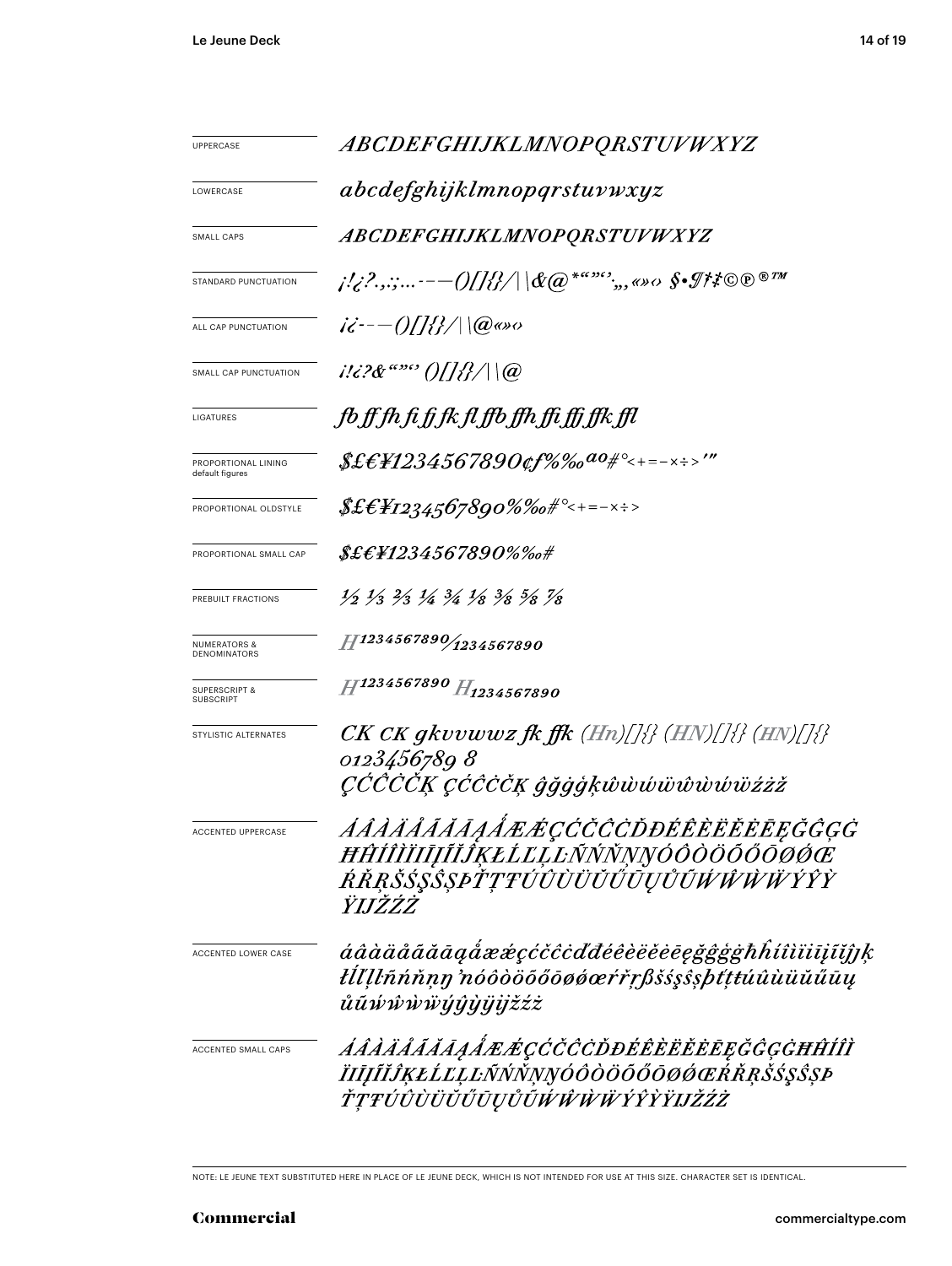| UPPERCASE                                    | ABCDEFGHIJKLMNOPQRSTUVWXYZ                                                                                                                                                                                                                                                                                                                 |  |  |
|----------------------------------------------|--------------------------------------------------------------------------------------------------------------------------------------------------------------------------------------------------------------------------------------------------------------------------------------------------------------------------------------------|--|--|
| LOWERCASE                                    | abcdefghijklmnopqrstuvwxyz                                                                                                                                                                                                                                                                                                                 |  |  |
| SMALL CAPS                                   | ABCDEFGHIJKLMNOPQRSTUVWXYZ                                                                                                                                                                                                                                                                                                                 |  |  |
| STANDARD PUNCTUATION                         | $\{1,2^2,3^2,---0[1]\}/\Lambda$ (Q*"" $\cdots,3^N$ o §•¶†*©®®™                                                                                                                                                                                                                                                                             |  |  |
| ALL CAP PUNCTUATION                          | $i\dot{\alpha}$ ----()[]{}/ \@«» $\alpha$                                                                                                                                                                                                                                                                                                  |  |  |
| SMALL CAP PUNCTUATION                        | $1132\&$ "" $0$ [] $\}/\sqrt{\omega}$                                                                                                                                                                                                                                                                                                      |  |  |
| LIGATURES                                    | fb ff fh fi fj fk fl ffb ffh ffi ffj ffk ffl                                                                                                                                                                                                                                                                                               |  |  |
| PROPORTIONAL LINING<br>default figures       | \$£€¥1234567890¢f%‰ <sup>ao#°</sup> <+=-x÷>'"                                                                                                                                                                                                                                                                                              |  |  |
| PROPORTIONAL OLDSTYLE                        | $$£CY1234567890\%%0$ #°<+=-x÷>                                                                                                                                                                                                                                                                                                             |  |  |
| PROPORTIONAL SMALL CAP                       | \$£€¥1234567890%‰#                                                                                                                                                                                                                                                                                                                         |  |  |
| PREBUILT FRACTIONS                           | $\frac{1}{2}$ $\frac{1}{3}$ $\frac{2}{3}$ $\frac{1}{4}$ $\frac{3}{4}$ $\frac{1}{8}$ $\frac{3}{8}$ $\frac{5}{8}$ $\frac{7}{8}$                                                                                                                                                                                                              |  |  |
| <b>NUMERATORS &amp;</b><br>DENOMINATORS      | 11234567890/1234567890                                                                                                                                                                                                                                                                                                                     |  |  |
| <b>SUPERSCRIPT &amp;</b><br><b>SUBSCRIPT</b> | H <sub>1234567890</sub> H <sub>1234567890</sub>                                                                                                                                                                                                                                                                                            |  |  |
| STYLISTIC ALTERNATES                         | $g(Hn)[]\{\} (HN)[]\{\} (HN)[]\{\}$<br>$11\frac{1}{8}\frac{1}{4}\frac{1}{3}\frac{1}{2}$ H $\frac{1}{4}$ H <sub>1</sub> H <sup>1</sup><br>01234567898<br>ğĝġġ                                                                                                                                                                               |  |  |
| "CUT" STENCIL ALTERNATES                     | J J acfggjry ¿?§¶ ¿?<br>fb ff fh fi fj fk fl ffb ffh ffi ffj ffk ffl<br>$$£C23569$ cf <sup>a</sup> 23569 35 \$£c2356<br>$\frac{1}{2}$ $\frac{1}{3}$ $\frac{2}{3}$ $\frac{3}{4}$ $\frac{3}{8}$ $\frac{5}{8}$ H $\frac{23569}{23569}$ H $\frac{23569}{123569}$ H <sub>23569</sub><br>ÇĴŊŞIJ ÇĴŊŞIJ áâàäåããāąåææçccceğggggggggj]]]rrrßsyyyyij |  |  |
| <b>ACCENTED UPPERCASE</b>                    | ÁÂÀÄÅÃĂĀĄÅÆÆÇĆČČÖÐÉÈÈËĔĔEĘĞĜĢĠĦĤÍÌÌĪIĮĨĬĴĶŁĹĽ<br>ĻĿÑŃŇŅŊÓŎŎŎŐŐŌØØŒŔŘŖŠŚŞŜŖŤŢŦŬŨÙŬŬŰŪŲŮŨŴŴ<br>ŴŴÝŶŶŸIJŽŹŻ                                                                                                                                                                                                                                   |  |  |
| ACCENTED LOWER CASE                          | áâàäåãăāąåææçćčĉċďđéêèëěēęğĝģġħĥíîìïiīįĩĭjjķłĺľļŀñńňņŋ 'nóôòöõ<br>őöøøœŕřŗßšśşŝşþtţŧúûùüŭűūụůũwŵŵwyŷỳÿijžźż                                                                                                                                                                                                                                |  |  |
| ACCENTED SMALL CAPS                          | ÁÂÀÄÄÄÄÄĄÅÆÆÇĆČČÖÐÉÊÈËĔĔĘĞĜĢĠĦĤÍÎÌÏIĮĨĬĴĶŁĹĽĻĿÑŃŇ<br>ŅŊÓÒÒÖŐŐŌØØŒŔŘŖŠŚŞŜŞÞŤŢŦŬŨÙŬŬŬŨŲŮŨŴŴŴŸŶŶŸIJŽŹŻ                                                                                                                                                                                                                                        |  |  |

NOTE: LE JEUNE TEXT STENCIL SUBSTITUTED HERE IN PLACE OF LE JEUNE DECK STENCIL, WHICH IS NOT INTENDED FOR USE AT THIS SIZE. CHARACTER SET IS IDENTICAL.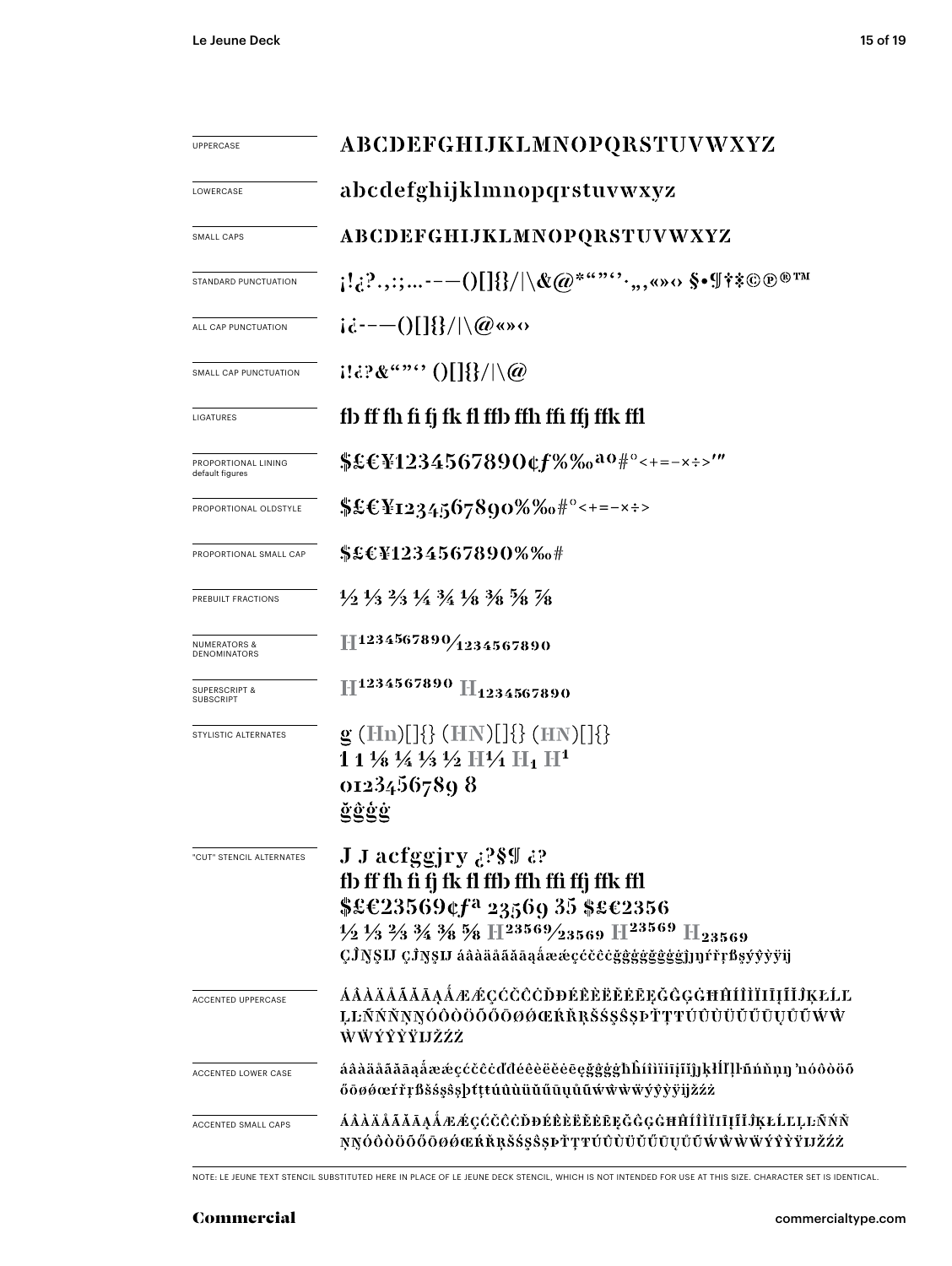| UPPERCASE                                    | <i>ABCDEFGHIJKLMNOPQRSTUVWXYZ</i>                                                                                                                                                                                                                                                                                           |  |  |
|----------------------------------------------|-----------------------------------------------------------------------------------------------------------------------------------------------------------------------------------------------------------------------------------------------------------------------------------------------------------------------------|--|--|
| LOWERCASE                                    | abcdefghijklmnopqrstuvwxyz                                                                                                                                                                                                                                                                                                  |  |  |
| SMALL CAPS                                   | <i>ABCDEFGHIJKLMNOPQRSTUVWXYZ</i>                                                                                                                                                                                                                                                                                           |  |  |
| STANDARD PUNCTUATION                         | j!¿?.,:;-— $\mathcal{O}[[\mathcal{U}]\parallel \mathcal{C}(\varpi^{2^{a\alpha\beta\alpha\gamma}}),$ o» $\alpha$ \$• $\mathcal{I}^{\sharp}$ ? $\mathbb{O}^{\oplus n}$                                                                                                                                                        |  |  |
| ALL CAP PUNCTUATION                          | $i\ddot{\epsilon}$ :-- $0/ H $ \ (@@so                                                                                                                                                                                                                                                                                      |  |  |
| SMALL CAP PUNCTUATION                        | $1!i$ ?& """ ()[[ <i>{}</i> / \@                                                                                                                                                                                                                                                                                            |  |  |
| LIGATURES                                    | fb.ff.fh.fi.fj.fk.fl.ffb.ffh.ffi.ffj.ffk.ffl                                                                                                                                                                                                                                                                                |  |  |
| PROPORTIONAL LINING<br>default figures       | $$ECH234567890$ tf%‰a0#°<+=-x÷>'"                                                                                                                                                                                                                                                                                           |  |  |
| PROPORTIONAL OLDSTYLE                        | $\frac{1}{2}\mathcal{E}\mathcal{E}Y_{12345}$ 67890%‰# $^{\circ}<$ +=- $\times$ ÷>                                                                                                                                                                                                                                           |  |  |
| PROPORTIONAL SMALL CAP                       | \$£C¥1234567890%‰#                                                                                                                                                                                                                                                                                                          |  |  |
| PREBUILT FRACTIONS                           | 1/2 1/3 2/3 1/4 3/4 1/8 3/8 5/8 7/8                                                                                                                                                                                                                                                                                         |  |  |
| <b>NUMERATORS &amp;</b><br>DENOMINATORS      | 11234567890/1234567890                                                                                                                                                                                                                                                                                                      |  |  |
| <b>SUPERSCRIPT &amp;</b><br><b>SUBSCRIPT</b> | H1234567890 H <sub>1234567890</sub>                                                                                                                                                                                                                                                                                         |  |  |
| STYLISTIC ALTERNATES                         | $C$ C gkvvwwz fk ffk (Hn)[]{} (HN)[]{} (HN)[]{}<br>0123456789 8<br>ÇČČČČ ÇČĈČČ ĝğġģķŵwŵŵŵŵŵŵïżżž                                                                                                                                                                                                                            |  |  |
| "CUT" STENCIL ALTERNATES                     | <b>J J cfggjkkrsywxy ¿?\$I ¿?</b><br>fb ff fh fi fj fk fk fl ffb ffh ffi ffj ffk ffk ffl<br>\$£EY23569¢f 23569 35 \$£EY23569<br>$\frac{1}{2}$ $\frac{1}{3}$ $\frac{2}{3}$ $\frac{3}{4}$ $\frac{3}{8}$ $\frac{5}{8}$ $H^{23569/23569}$ $H^{23569}$ $H_{23569}$<br>CCĴNSIJ CCĴNSIJ ææcccccggggggggjhkkyŕřrßšsssswŵŵŵŵijŷỳijij |  |  |
| <b>ACCENTED UPPERCASE</b>                    | <i>AAAÄÄÄÄĀAA EGCCCCDDÉÊÈËËËE E GGGHĤÍÎÌÏIĪJĨÎKEĹE</i><br>ĻĿÑŃŇŅŊÓŎŎŎŐŐŌØŔŔŔŖŠŚŞŜŞPŤŢŦÚŨÙŬŬŰŪŲŮŨŴŴŴ<br><i>ŴŶŶŶŸIJŽŹŻ</i>                                                                                                                                                                                                    |  |  |
| ACCENTED LOWER CASE                          | áâàäåããāąåææçćčĉċďđéêèëĕēeğĝġġħĥíîìïiijĭĭĵjķłĺľļŀñńňņŋ 'nóôò<br>öőőōøøœŕřŗßšśşŝşþttŧúûùüŭűūųůũŵŵẁŸýŷŷijijžźż                                                                                                                                                                                                                |  |  |
| ACCENTED SMALL CAPS                          | <i>ÁÁÁÄÁÁÁÁAÁÆÆÇĆČČÖDÉÊÈËËËEĘĞĜGĠĦĤÍÎÌĪIJĨĬĴĶŁĹĽĻĿÑŃŇŅ</i><br>ŊÓÔÒÖŐŐŌØØŒŔŘŖŠŚŞŜŞÞŤŢŦÚÛÙÜŬŰŪŲŮŨŴŴŴŸŶŶŶŸIJŽŹŻ                                                                                                                                                                                                                |  |  |

NOTE: LE JEUNE TEXT STENCIL SUBSTITUTED HERE IN PLACE OF LE JEUNE DECK STENCIL, WHICH IS NOT INTENDED FOR USE AT THIS SIZE. CHARACTER SET IS IDENTICAL.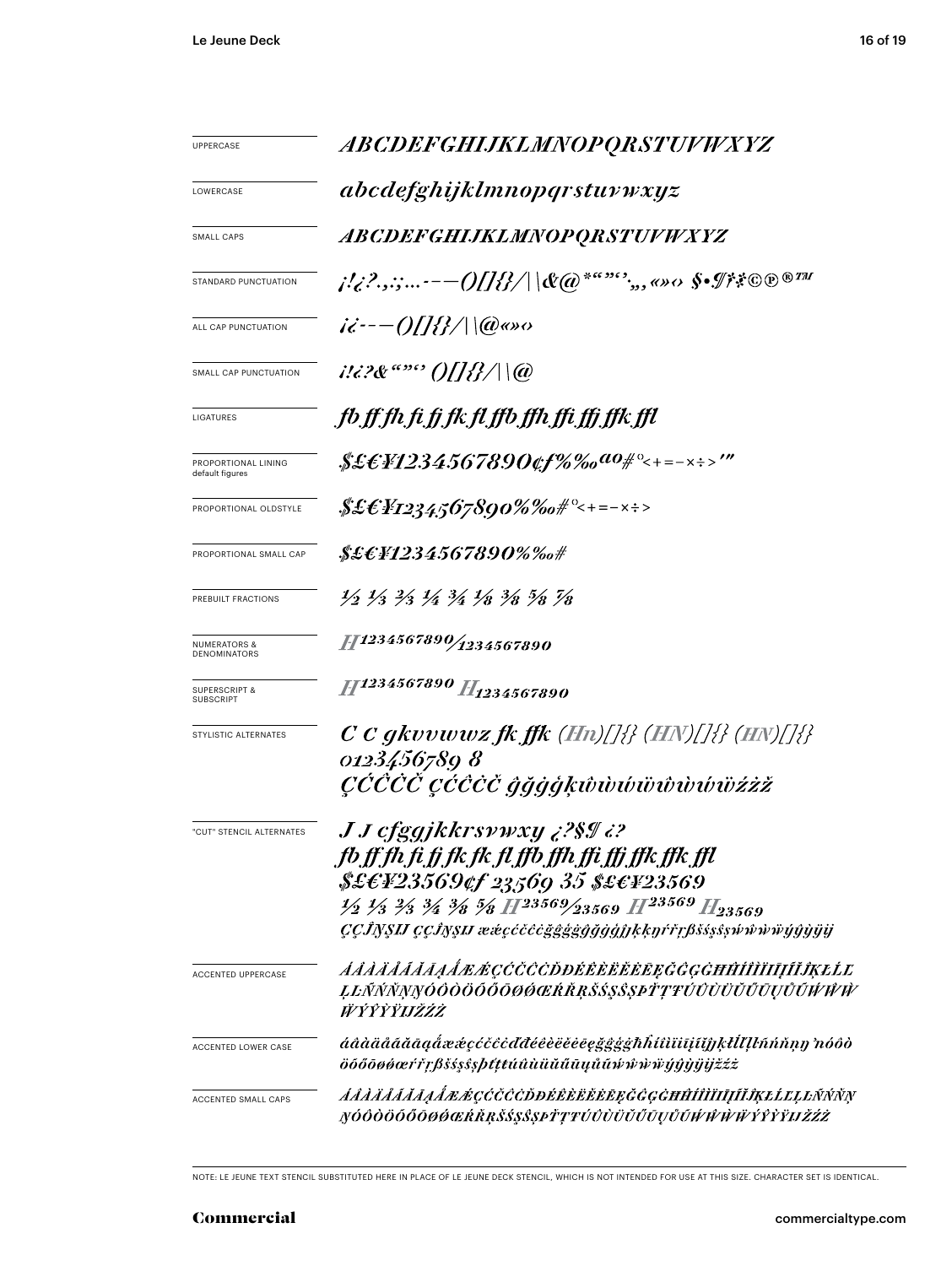| <b>OPENTYPE FEATURES</b><br><b>FAMILY WIDE</b>                     | <b>DEACTIVATED</b>                                       | <b>ACTIVATED</b>                                                        |
|--------------------------------------------------------------------|----------------------------------------------------------|-------------------------------------------------------------------------|
| ALL CAPS<br>opens up spacing, moves<br>punctuation up              | 1 Gal. [3.78 L] $\omega$ £20                             | 1 GAL. [3.78 L] @ £20                                                   |
| SMALL CAPS                                                         | 1 Gal. [3.78 L] @ £20                                    | $1$ GAL. [3.78 L] @ £20                                                 |
| ALL SMALL CAPS<br>includes punctuation & figures                   | 1 Gal. [3.78 L] $@$ £20                                  | 1 GAL. $[3.78 \text{ L}] @$ £20                                         |
| PROPORTIONAL LINING<br>default figures                             | \$3,460 €1,895<br>May:<br>June: ¥7,031 £7,215            | May: $$3,460 \in 1,895$<br>June: ¥7,031 £7,215                          |
| PROPORTIONAL OLDSTYLE                                              | May: \$3,460 €1,895<br>June: ¥7,031 £7,215               | May: $$3,460 \text{ } \text{\textsterling}1,895$<br>June: ¥7,031 £7,215 |
| PROPORTIONAL SMALL CAP                                             | $$3,460$ €1,895<br><b>May:</b><br>June:<br>¥7,031 £7,215 | MAY: \$3,460 €1,895<br><b>JUNE: ¥7,031 £7,215</b>                       |
| <b>ARBITRARY FRACTIONS</b><br>ignores numeric date format          | 21/06/15 & 28/11 6/92                                    | $21/06/15$ & $2\frac{8}{11}\frac{6}{22}$                                |
| SUPERSCRIPT/SUPERIOR                                               | $x78 + y13 \times z54 - a426$                            | $X^{78} + Y^{13} \times Z^{54} - Z^{426}$                               |
| SUBSCRIPT/INFERIOR                                                 | $x78 + y13 \times z54 - a426$                            | $X_{78}$ + $Y_{13}$ × $Z_{54}$ – $a_{426}$                              |
| LANGUAGE FEATURE<br>Română ș accent                                | INSUŞI FAIMOŞI ştiri                                     | ÎNSUȘI FAIMOȘI știri                                                    |
| LANGUAGE FEATURE<br>Nederlands IJ glyph                            | <b>VRIJDAG RIJK zijds</b>                                | <b>VRIJDAG RIJK zijds</b>                                               |
| <b>LANGUAGE FEATURE</b><br>Deutsche, Suomi, Svenska<br>low i j dot | Römisch höjd börjar                                      | Römisch höjd börjar                                                     |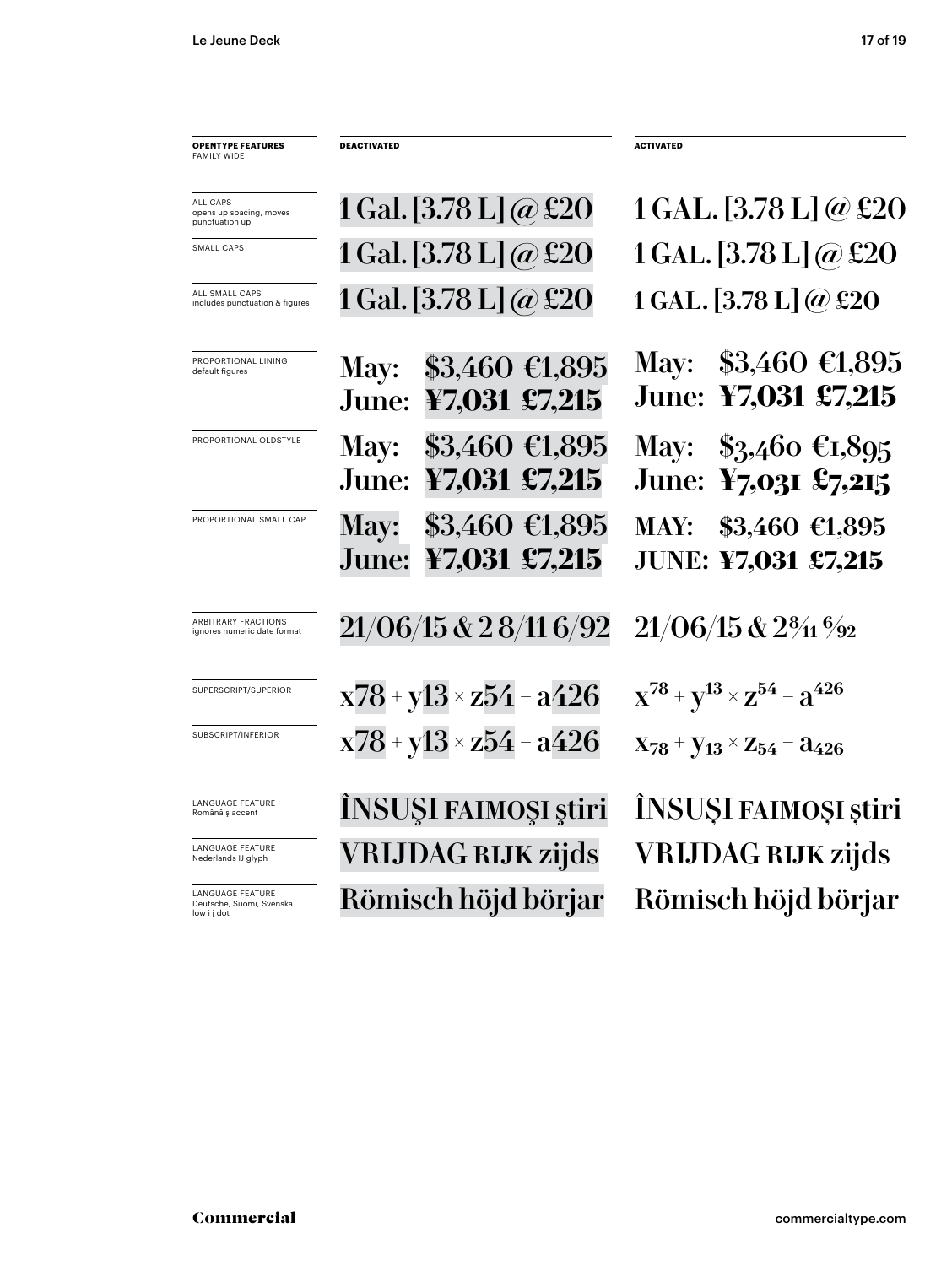STYLISTIC SET 04 thin parenthesis, braces, and brackets

STYLISTIC SET 05 alternate oldstyle 3 5

STYLISTIC SET 06 archaic oldstyle figures

STYLISTIC SFT 07 alternate oldstyle 8

STYLISTIC SET 12 cut terminals (stencil only)

**OPENTYPE FEATURES** ROMAN

STYLISTIC SET 01 alternate K k

STYLISTIC SET 02 alternate g

STYLISTIC SET 03 alternate lining 1

STYLISTIC ALTERNATES Illustrator/Photoshop

#### **OPENTYPE FEATURES** ITALIC

STYLISTIC SET 01 alternate K

STYLISTIC SET 02 alternate g k

STYLISTIC SET 08 alternate v w (straight serif)

STYLISTIC SET 08 alternate v w (curved serif)

STYLISTIC SFT 09 alternate z

STYLISTIC SET 11 alternate C

STYLISTIC ALTERNATES Illustrator/Photoshop

### **DEACTIVATED ACTIVATED**

[License:  $\mathfrak{E}5(\mathfrak{L}4)$  {\$6}] [License:  $\mathfrak{E}5(\mathfrak{L}4)$  {\$6}] In 1853 it was decreed In 1853 it was decreed Only until 13,800 BCE Only until 13,800 BCE Worth £12,657,348.09 Worth £12,657,348.09 JUST configure after *JOY for 3 5/9 icy crux*

### **DEACTIVATED**

KINGS RISK backers KINGS RISK backers Buyout of \$12 million Buyout of \$12 million Top rankings pegged Top rankings pegged  $(Selling) [1] \$ [14675.03]  $(Selling) [1] \$ [154675.03]

### **DEACTIVATED**

*RANK quick Kneels RANK quick Kneels Staggering cloaking Staggering cloaking Everyone's own view Everyone's own view Allows simple travel Allows simple travel Styles frozen in time Styles frozen in time CLOCK picks Crops CLOCK picks Crops [Fig. (v) {1305.47} cwt] [Fig. (v) {1305.47} cwt]*

JUST configure after *JOY for 3 5/9 icy crux*

### **ACTIVATED**

### **ACTIVATED**